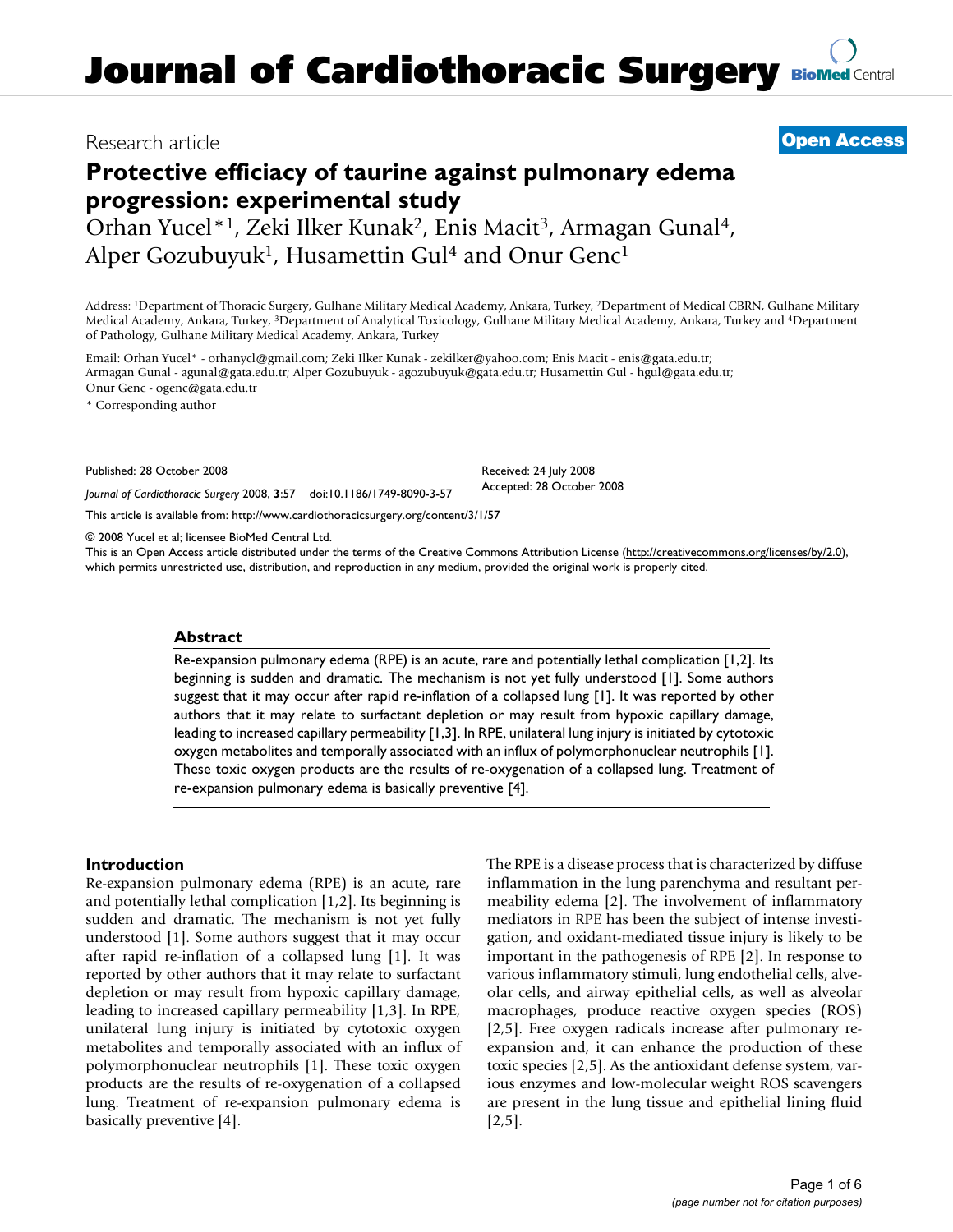Taurine, 2-amino ethane sulfonic acid, is a normal constituent of the human diet and is a ubiquitous powerful antioxidant [6]. It prevents tissue injury mainly through antioxidation [6]. Taurine was revealed to be beneficial in preventing experimental lead-induced oxidative damage, diabetic neuropathy,  $CCl<sub>4</sub>$ -induced oxidative stress, caeurelein-induced acute pancreatitis, and early changes in experimental diabetic kidney through antioxidant mechanisms [6-8]. In bleomycine-induced lung injury and glomerular basal membrane damage caused by stimulated neutrophils which may be activated by oxidative stress and preventive effect of taurine were reported [7]. Previous studies have shown that taurine exhibits a protective effect against cellular-stress induced oxidation [8,14]. Indeed, taurine behaves as a free radical scavenger in various cells and tissues [9-11,14]. The protective effects of taurine against cytotoxicity and oxidative stress have been observed in cells and tissues, both in vivo and in vitro [8,9,11,14]. Since we think that cytotoxic oxygen metabolites are important in the mechanism of RPE, we aimed to investigate the possible beneficial protective effects of taurine in RPE in rats.

#### **Materials and methods**

The study was performed in Gulhane Military Medical Academy (GMMA) Animal Research Laboratory. GMMA Ethics committee's permission was obtained before the study.

#### *Specifications of Laboratory Animals*

In this study, 21 adult Spraque-Dawley rats (weighing: 150 +/- 20 g) were used. Prior to the initiation of the experiment, all animals were provided access to the same feed (2650 kkal/kg metabolic energy, 22% protein, 8% cellulose, and fat 8% and water in the same environment, 20–22°C) for a period of 7 days.

#### *Experimental design*

21 adult rats were subdivided into three groups by the simple random sampling method. The first group was the control group (CG), the second group was RPE group (RPEG) and the third group was RPE plus taurine group (TG). All animals were subject to the same experimental protocol. RPE or PA wasn't performed in CG. The RPE was performed in RPEG and TG. In addition, TG was given taurine containing diet.

#### *Antioxidant Agent Application*

TG was given taurine (200 mg/kg rat body weight) containing solution orally by gavage.

The RPE procedure is explained below in details.

#### *The RPE Procedure*

Rats were anesthetized with intraperitoneal Ketamine Hydrocloride (Ketamine hydrochloride solution in %5, Parke – Davis license Eczacıbası Medical Industry, Ýstanbul) 90 mg/kg and Xylazine (Xylazine solution in %2, by Parke – Davis license Eczacıbası Medical Industry, Ýstanbul, 10 mg/kg). 200 mg taurine was diluted with 3 ml of 0.9% NaCl solution. In TG, taurine administration was started 8 h before pneumothorax application and continued for 72 hours by gavage.

All rats' right chest walls were shaved. In RPEG and TG, pneumothorax was induced by injecting about 4 ml of air into the thorax via percutaneous route with a 22 gauge cannula which was placed in the right hemithorax.

The adequacy of the pneumothorax was confirmed with control X-rays in all groups (figure 1a). Thereafter, the animals were allowed to survive for an additional 72 h. Analgesia was obtained by using buterfenol (0,5 mg/kg sc). After 72 hours, in all rats, pneumothorax was immediately recovered by aspiration with a 22 gauge cannula. The adequacy of the reexpancion was confirmed with control Xrays (figure 1b) at onset and after 72 hours by sternotomy in all groups. All rats were sacrificed by giving lethal dose of xylazine and ketamine 2 hours after reexpancion of pulmonary. Their chest was opened by median sternotomy. Then, the lungs were removed immediately for histopathological and histochemical evaluation. Histopathological samples of lungs were fixed in 10% buffered formaldehyde. Histochemical samples were kept in liquid nitrogen for oxidative stress status analysis.





**The pneumothorax and reexpancion were confirmed with control X-rays in all groups, (a) we ensured the pneumothorax by X-ray graphs (b) chest X-ray confirmed right re-expansion.**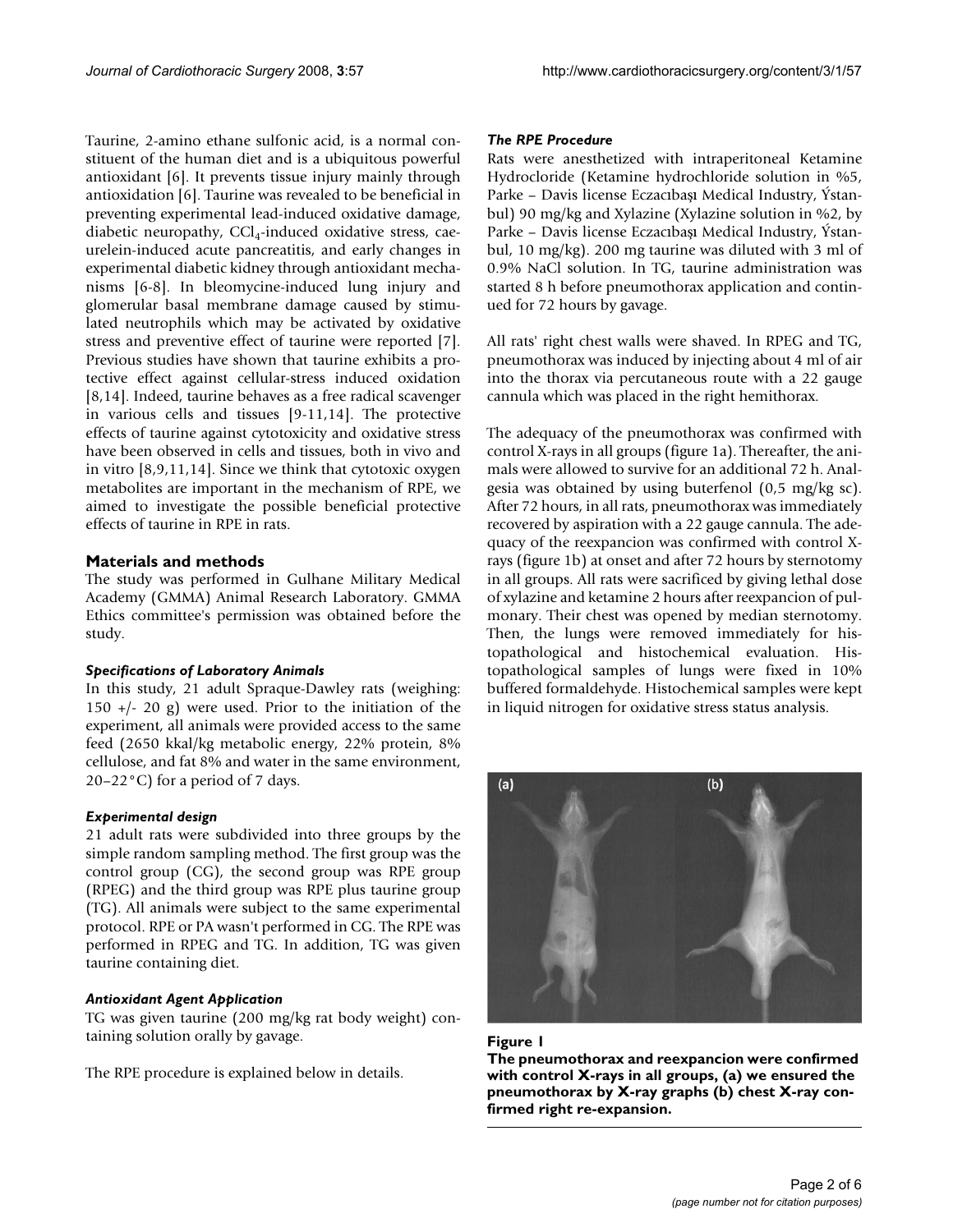#### *Tissue preparation for histopathological evaluation*

After fixing in 10% buffered formaldehyde the lung samples were embedded in paraffin blocks. 4 μm sections were sliced from paraffin blocks and stained with hematoxylin-eosin (HE). Pulmonary edema was evaluated by blinded two pathologists for the research. The frozen tissues were homogenized in phosphate buffer (pH 7.4) by means of a homogenizator (Heidolph Diax 900; Heidolph Elektro GmbH, Kelhaim, Germany). The supernatant was divided into 2–3 parts, put in separate tubes, and stored at -70°C.

#### *Tissue preparation for oxidative stress status*

We used the same methods that Ucar et al had previously used in determining oxidative stress and antioxidant enzymes [12]. Since we had to express the data we had as per tissue protein, we assayed the protein content of the lung. With the thiobarbituric acid (TBA) reaction lipid peroxidation was measured. In this method, during the reaction of thiobarbituric acid (TBA) with malondialdehyde (MDA) at 535 nm a color was produced and this was used to obtain a spectrophotometric measurement. We reported the final estimated MDA levels in mmol/g-protein in lung tissue. We determined the cupper/zinc-superoxide dismutase (Cu/Zn-SOD) activity with the nitroblue tetrazolium (NBT) method. In this method NBT is reduced to formazan by the superoxide radical  $(O^{-2})$  and this compound has a strong absorbance at 560 nm. In this study, one unit (U) of Cu/Zn-SOD means the amount of protein that inhibits the rate of NBT reduction by 50%. U/ g-protein was used to express the calculated enzyme activity. Glutathione peroxidase (GPx) activity was assessed with the method where GPx is coupled via the oxidation of NADPH by glutathione reductase. With a spectrophotometer, the oxidation of NADPH had been followed up at 37°C for 5 minutes, and the absorbance at 340 nm was recorded. Since mmol of NADPH oxidized per minute formed a line in the graphic, the slope of the line meant us the activity. U/g-protein is used for GPx activity.

#### *Statistical analysis*

In the statistical procedure of our study we used Duncan test besides one-way analysis of variance, and all these statistical analyses had been performed by statistical software package SPSS 11.0 for Windows. We used Kruskal-Wallis and Mann-Whitney U tests to statistically analyse the each group mutually. We stated the histopathological and histochemical results as the median (min-max) where  $p <$ 0.05 was found statistically significant.

### **Results**

#### *Histopathological evaluation*

The final results of the performed histophatological examination were; normal pulmonary parenchyma, fluid extravasations, fluid extravasations with fluid in the alveoli and pulmonary edema. Where these findings represent a pulmonary edema, the extravasation of fluid is the most common finding in histophatological examination. The results of this histopathological examination are presented in table 1.

The most noticeable finding is real reexpantion pulmonary edema and it occurred in only two animals in the RPEG group. The severity of the pulmonary edema was significantly reduced in the Taurine administrated group. Real reexpantion pulmonary edema's characterization includes severe pulmonary edema with alveolar damage and acute inflammation. Various severity levels of reexpantion pulmonary edema are shown at the figure 2. In RPEG group animals, accumulations of alveolar macrophages with sparse neutrophilic infiltrate at the alveolar and interstitial edema regions are indicated.

#### *MDA levels, GPx and SOD activities in tissue*

Oxidative stress status analysis included MDA level, SOD and GPx activity. RPE caused increased MDA levels, and decreased GPx and SOD activity significantly in lung tissue (P < 0.05) (Table 2). Taurine treatment decreased MDA levels and increased SOD and GPx activities compared with RPEG ( $P < 0.05$ ). MDA in RPEG was much higher than that in TG ( $P < 0.05$ ). In addition, SOD and GPx activities in TG were approximately as same as activities of those in Group CG ( $P > 0.05$ ).

### **Discussion**

There are some studies about reinflation of a collapsed lung can lead to pulmonary edema of the reexpanded lung [5]. RPE has a mortality rate changing from 0% to 20% [3,13]. Some of the patients' conditions who had severe RPE further deteriorated leading to bradycardia, hypotension, cardiopulmonary arrest and death [4].

There are some studies about causes of RPE [2]. It is emphasized that the most important reason of RPE is the prolonged collapse of a lung for 72 hours before reexpancion [2]. In the light of these knowledge, in our study, we kept the lungs collapsed for 72 hours to develop RPE. Re-

**Table 1: Histopathology results of the groups.**

|                                                | CG. | <b>RPEG</b>  | тG               |
|------------------------------------------------|-----|--------------|------------------|
| n                                              | 10  | 10           | 10               |
| Normal Pulmonary Parenchyma                    | ıΩ  | 0            | $4\beta$ , $\mu$ |
| <b>Fluid Extravasations</b>                    | 0   | $2\alpha$    | $4\mu$           |
| Fluid Extravasations with Fluid In The Alveoli | 0   | $6^{\alpha}$ | $2\beta$         |
| Real reexpancion Pulmonary Edema               | 0   | $2\alpha$    | nβ               |

CG; Control Group, RPEG; Re-expansion Pulmonary Edema Group, TG; Taurine Treatment Group. α: p < 0,05, RPEG compared with CG; β: p < 0,05, TG compared with RPEG, μ: p < 0,05, TG compared with CG.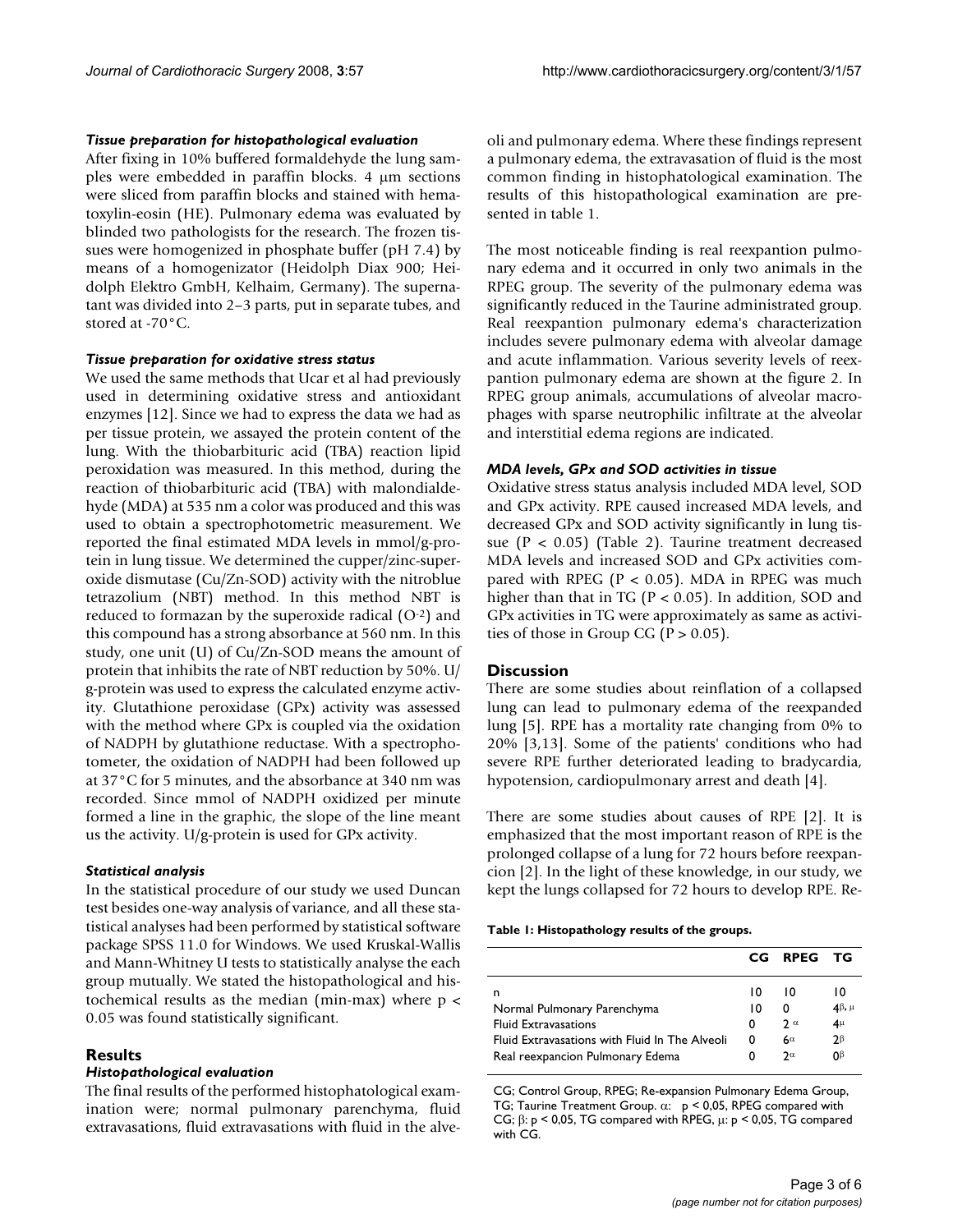

Figure 2 and 2008 and 2008 and 2008 and 2008 and 2008 and 2008 and 2008 and 2008 and 2008 and 2008 and 2008 an **(a) fluid extravasation in the perivascular areas, (HEx200), (b) esinophilic fluid accumulation in some of the alveolar spaces (HEx100), (c) severe pulmonary edema with alveolar damage and scattered typical acute inflamatory cells in RPE (HEx400), (d) severe pulmonary edema with alveolar damage and scattered typical acute inflamatory cells in RPE (HEx200).**

expansion of a collapsed lung increases the microvascular permeability and causes reexpansion pulmonary edema [5,14]. Neutrophils and their products have been implicated in the development of this phenomenon [14]. There is a large body of evidence that reactive oxygen species produced during RPE play a key role in lung damage and endothelial dysfunction [15]. It was suggested that antioxidants might play a role in the treatment of RPE. Taurine is known to be a potent antioxidant and a membranestabilizing agent. Therefore; we investigated whether taurine has a possible beneficial effect in RPE in rats.

| Groups      | n  | $MDA$ (nmol/g)<br>Mean ± Std. Deviation | SOD (U/g)<br>Mean ± Std. Deviation | <b>GP</b> x<br>Mean ± Std. Deviation |
|-------------|----|-----------------------------------------|------------------------------------|--------------------------------------|
| CG          | 10 | $1.45 \pm 0.21$                         | $654.48 \pm 98.48$                 | $24,94 \pm 1,94$                     |
| <b>RPEG</b> | 10 | $1,78 \pm 0,12 \alpha$                  | 585,32 ± 97,14 $\alpha$            | $20,44 \pm 1,53 \alpha$              |
| тG          | 10 | $1,63 \pm 0,32 \ \beta$                 | $655,32 \pm 112,11 \beta, \mu$     | $23,85 \pm 2,46 \beta$               |

Contrtol group (CG), RPEG Reexpancion Pulmonary Group and Taurine groups (TG) lung tissues. MDA; Malondialdehyde, SOD; Superoxide Dismutase. α: p < 0,001, RPEG compared with CG; β: p < 0,05, TG compared with RPEG, μ: p < 0,05, TG compared with CG.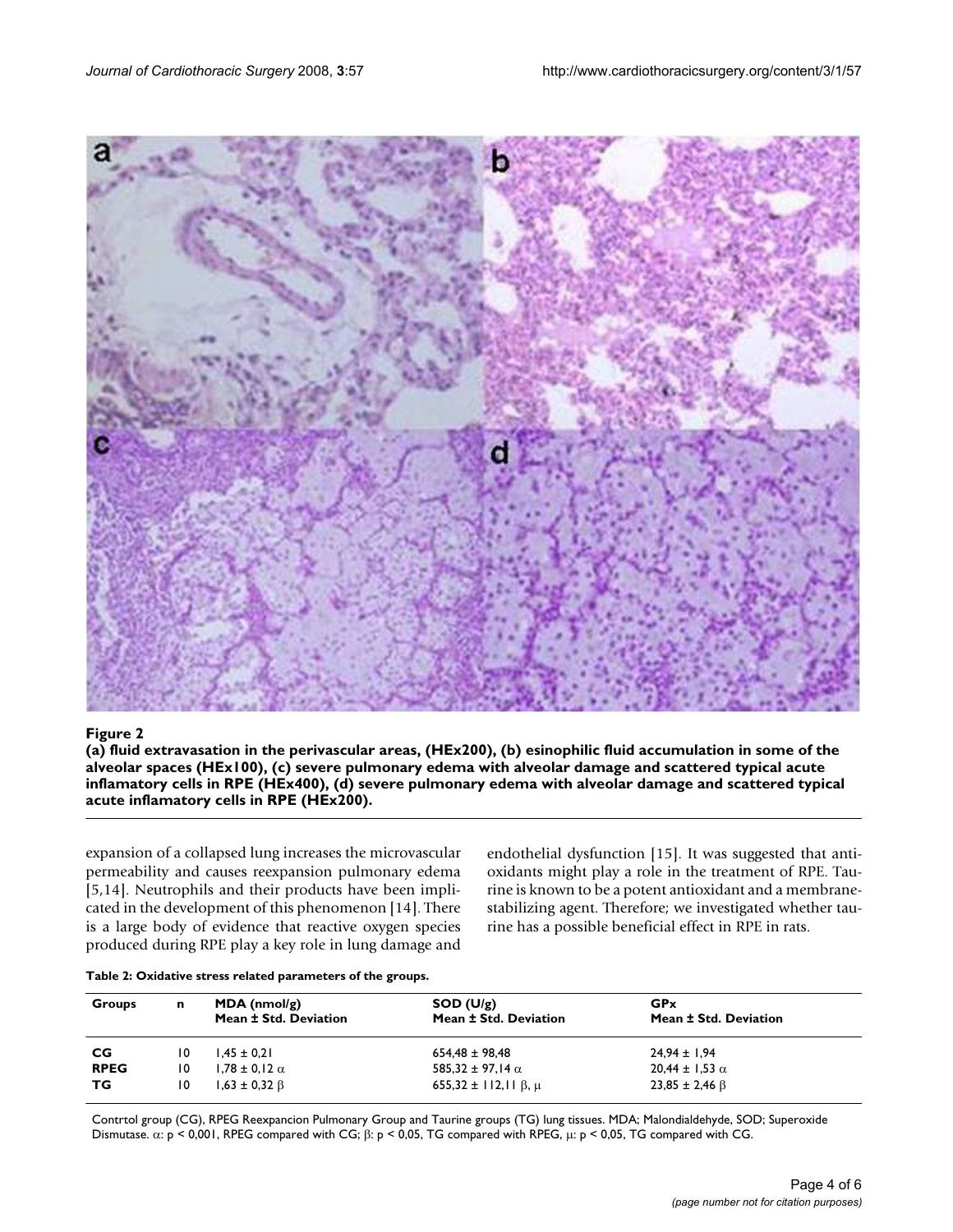Previous studies demonstrated that administration of taurine, vitamin C, and vitamin E partially protected from oxidative damage and while all substances had antioxidant effects, only taurine showed morphological protection in surviving cells [16]. Other studies have demonstrated that addition of taurine to St. Thomas' cardioplegic solution, improved cardiac function recovery for prolonged hypothermic rat heart preservation by suppressing DNA oxidative stress and cell apoptosis [17]. Besides this, another study have emphasized that treatment with taurine reduces iron-mediated myocardial oxidative stress, preserves cardiovascular function, and improves survival in iron-overloaded mice. Oudit et al revealed the role of taurine in protecting reduced glutathione levels that provides an important mechanism by which oxidative stress-induced myocardial damage can be curtailed [18]. All these studies made us choose taurine to use as a potent antioxidant against RPE.

Sivrikoz et al reported that lung is the largest reservoir for monocytes, macrophages and PNLs. In their study, lymphocyte (++) dominance was found semi-quantitatively at the end of the pnomothorax. Together with reexpancion, lymphocyte levels were increased (+++) and PNLs started to remigrate to the area. They empahsized that the reperfusion achieved during reexpancion increases the production of free radicals by activating the inflammatory cells in addition to increasing the oxygen supply to the tissue [1].

Saito et al revealed that they therefore believe ROS produced by xanthine oxidase in endothelial and alveolar type II cells, plays a major role in the pathogenesis of RPE [19].

Doerschunk et al demonstrated that histological examination of the injured right lungs in control animals has focal areas of edema; hemorrhage in both the alveolar spaces and the interstitium. There was lymphatic dilatation and edema within the bronchovascular bundle. They founded that alveolar macrophages containing cytoplasmic granules were more in number than PML which are sparse in the injured lung [5].

In our study, the most common histophatological findings in all groups were fluid extravasations with fluid in the alveoli. The other important finding was a real pulmonary edema. It is very important to improve ARDS [15]. Because of ineffective treatment, developed ARDS is very mortal complication. In RPEG group animals, accumulations of alveolar macrophages with sparse neutrophilic infiltrate at the alveolar and interstitial edema regions are indicated.

There is a large body of evidence that reactive oxygen species (ROS) produced during RPE play a crucial role in lung damage and endothelial dysfunction [1]. Therefore, oxidative stress parameters like MDA level, SOD and GPx activities in rats were determined following taurine treatment. RPE caused significantly increased MDA levels, and decreased GPx and SOD activity in lung tissue in our study. On the other hand, taurine treatment increased SOD activity and decreased MDA levels. Taurine was found to be effective in reducing malondialdehyde levels also.

Treatment of RPE is supportive [4]. New drugs has been studied to avoid or to treat reexpansion edema [4]. Ibuprofen and misoprostol are routinely used for their anti inflammatory and cell protecting effects in the clinical practice [20]. The use of monoclonal antibodies prevented neutrophilin filtration and acute pulmonary lesion induced by the reperfusion ischemia process [21]. It is suggested that the use of monoclonal antibodies in high risk patients could be an effective in protective therapy [21]. In our study, because it is a strong antioxidant agent, we used taurine for preventing and treatment of RPE. Briefly, the purpose of using taurine in the diagnostic hypothesis during the initial symptom phases is protecting or reducing the risk of developing of lesions that lead RPE. We demonstrated the beneficial effect of taurinee in preventing the pulmonary edema in hystopathological examination.

Our study presented that taurine administration has useful effects against the lung injury after reexpancion. The mechanisms of the protective effects of taurine may be related to the decrease of MDA level and the increase of SOD and GPx activity. This experimental study shows that supplementation of taurine is safe and seems to have positive influence on the subjects with RPE. Although we indicated that taurine might be effective in preventing, protecting and in the treatment of RPE, further studies are needed to be done about this subject. For this reason, we are planning some consecutive studies related with the topics: 1) Proper treatment dosage 2) Suitable administration way of taurine, and 3) Most appropriate treatment interval time.

## **Competing interests**

The authors declare that they have no competing interests.

# **Authors' contributions**

OY was involved with study design, performed the data analysis and all the operations. HG was designed the study and performed data analysis. AG did the background literature search. ZIK collected and entered the data. The lung samples were evaluated by AG. EM prepared the images for the manuscript. OG was designed the